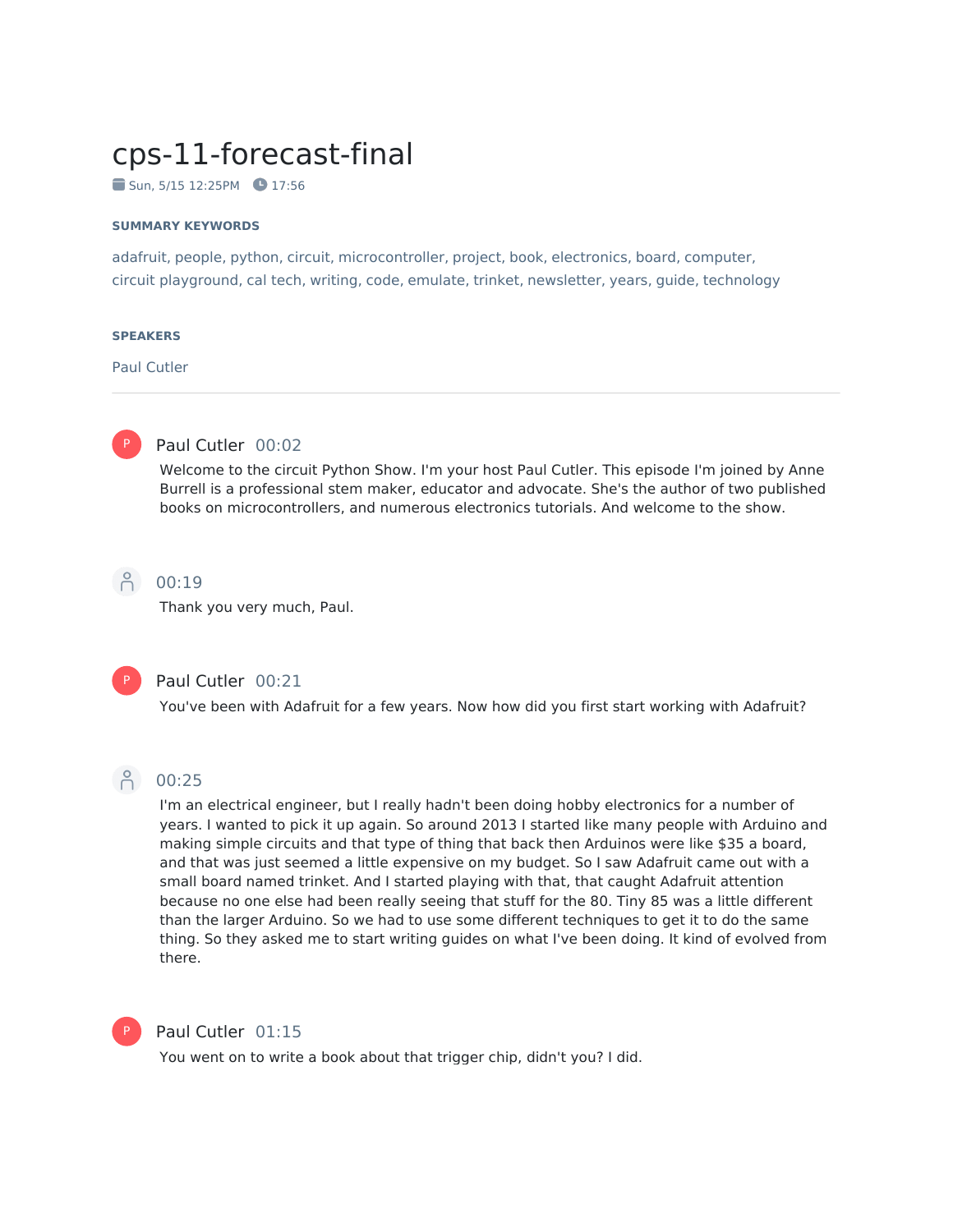### **8** 01:19

So make publishing had asked Adafruit if they would do a book on the trinket. And the folks at Adafruit really don't have a lot of time for for writing, you know, they're running company. So they saw that I was doing things. So they said they pass my name on and they make came and asked me and I said foolishly. Okay, and yeah, the book came out 2015 2016.

### P

#### Paul Cutler 01:46

Well, I must have done pretty well, because he went on to write a second book. Getting started with the Adafruit circuit playground Express,

# $\beta$  01:52

Adafruit had position circuit playground express as kind of their learning board. Again, make was looking for somebody to maybe write a tutorial on it, they came back to me again. And I kind of hesitated because it's like, you know, I already know all the pitfalls of writing the book, but you could say didn't want to be a one hit wonder. So I went ahead and tackled that. And that was finished in 2018, in time for Maker Faire.

### P

### Paul Cutler 02:22

So you mentioned the pitfalls. What are some of the challenges that go into writing a technical book,

### $\bigcap_{1}^{6}$  02:26

I don't know, like maybe fiction, you have to do a lot of research, you have to dig into all the resources available. And books like that have a lot of projects, the first book on trinket I reused a lot of the projects, I'd done this tutorials and added some more for circuit playground Express, I didn't have quite that same resource. So I had to come up with new projects. That takes time.

### P

### Paul Cutler 02:53

What was your goal with the circuit playground book? Were you focusing more on the hardware or the software? How do you introduce a reader to both of those concepts?

### 03:01

Both books were getting started with books and I approach it the I tried to put myself in their shoes, like if I don't know anything about it, then maybe some simple electronics, how would I get started. So I broke it into starting with make code just easiest on programming, introducing

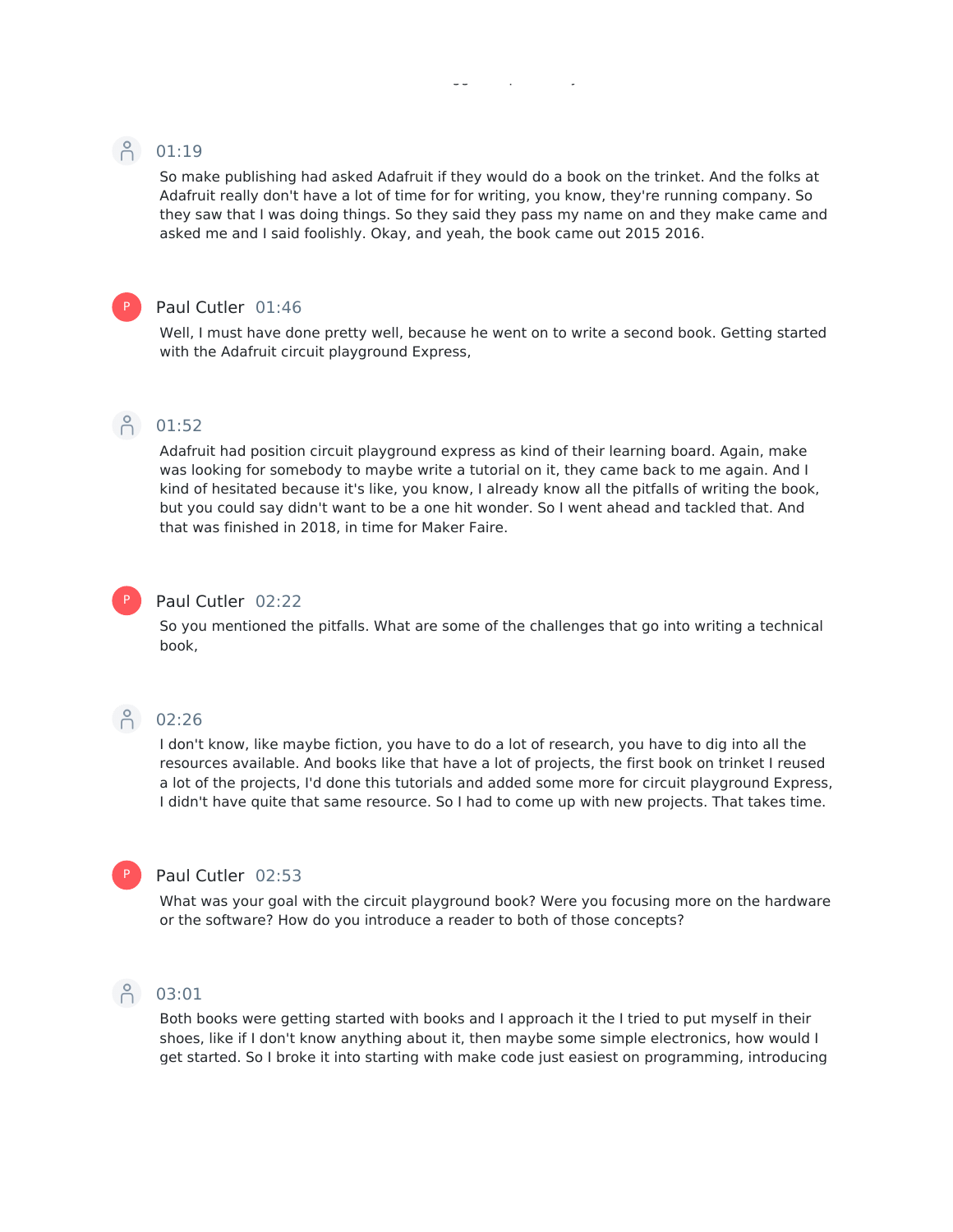get started. So I broke it into starting with make code just easiest on programming, introducing what the board is when it has using make code to do some projects circuit Python, it's a little more in depth. And finally, just how to set up Arduino for it, but not really showing how to program it specifically,

#### Paul Cutler 03:36

having been around Adafruit since 2013, you've really seen the birth of circuit Python, it's been five years this July since the 1.0 release has come out. What are some of your memories over that time on how the community or circuit Python itself have changed? I

### A 03:51

P

was working for the US government has a diplomat up until 2018. And I'm retired after 30 years. And then I went up to New York City and Adafruit asked me if I'd like to join the company. And they said, I said yes, I mean, that sounds pretty good. And so circuit, Python back then was only about a year old. And in those early releases really kind of mirrored some of the micro Python work and adding some libraries for Adafruit hardware, and they were just getting their feel for what did they want to provide in their version of Python for their customers and a lot of that was ease of use. So the early years were saying how to make it easy to use Python on microcontrollers. And then the main thing is, as many people know, now is a lot of microcontrollers have USB controllers built in and that allows someone to plug in a microprocessor microcontroller, excuse me and use it like a thumb drive and present the memory as based on which people can copy files on, that was kind of a breakthrough. because prior to that, to program boards, you needed special hardware on your computer and you needed, you know, a cable to connect things. And then the software after you do something with the software like compilation or something, you would download it to the board. And that's all very labor intensive and fraught with learning issues. And circuitpython avoids a lot of that complication, you can just get any text editor, put some code in and try to run it. And if it doesn't run quite right, it tells you and you can try again very easily the iterative process has cut down significantly.

### P

#### Paul Cutler 05:38

I couldn't agree more, there are over 75 Learn guides that you've written, what goes into writing a learn guide.

# 05:45

Originally, it was more free Lady Ada, she comes up with a lot of the concepts she that she sees all and says, Well, I'd like to see a project with Trinket and foot pedal was one of them. And it's like, okay, that's not too hard. And it's like, left up to the author to build the circuit and write the code and test it and present the material and document it in a way in which somebody without a lot of technical skills might be able to recreate the project. And again, I use that kind of put my self into their shoes concept to start from basics and lead a person through and getting the project completed.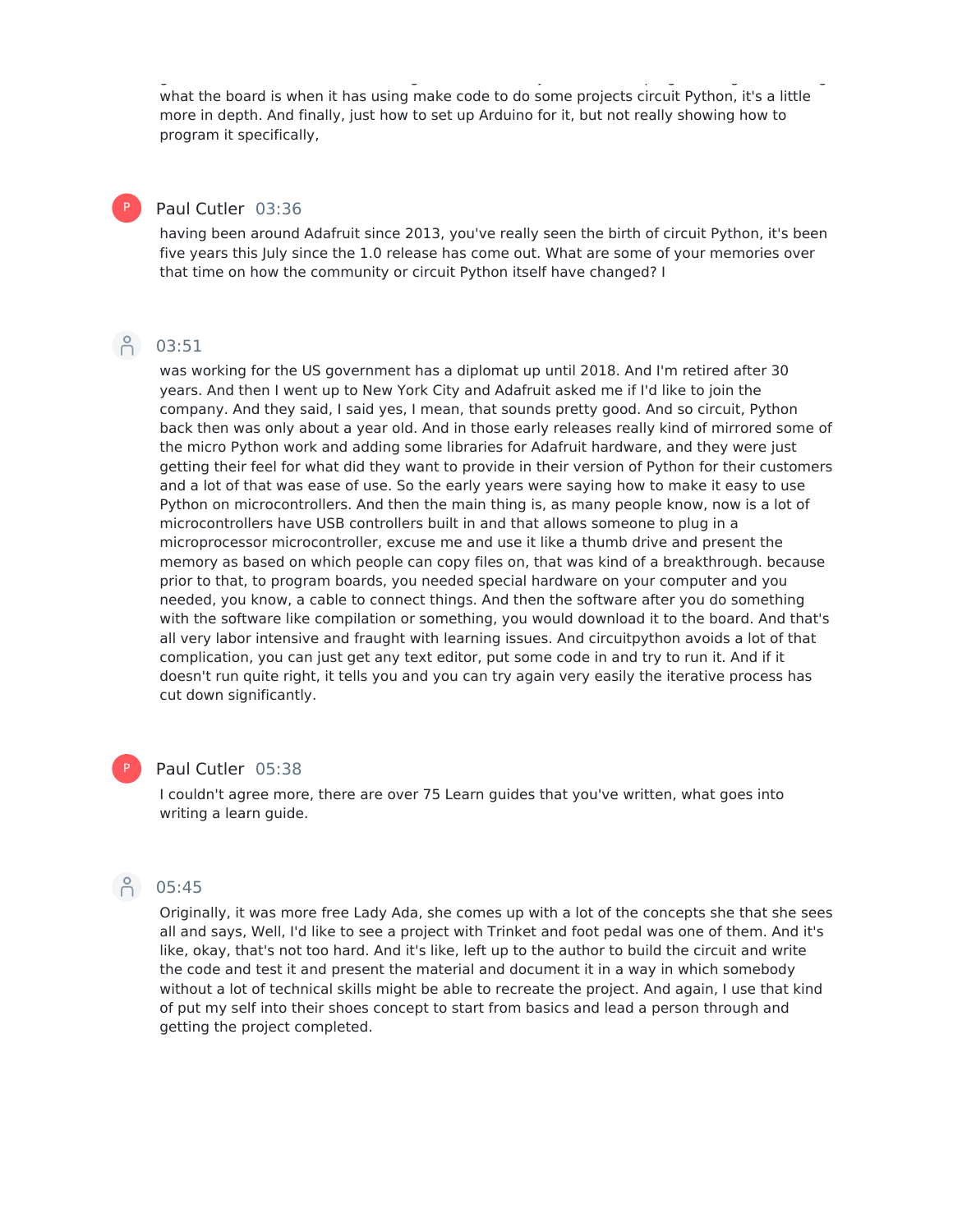#### Paul Cutler 06:30

Is there a collaborative nature involved with it? Are there other people who are proofing the code or proofing the actual guide itself?

#### A 06:37

Yeah, we have a number of people on the circuit Python team, for example, who helped maintain code and can do reviews of other people's code. I am the moderator, initial moderator for all guide, I can get somebody to look at something, but usually it falls back on to me switching hats to moderate the code. But Lady Atim does final moderation on every single guide because it has to be up to her standards. And you know her breadth of knowledge.

#### Paul Cutler 07:07

Hi, it's Paul. I'll get you back to the show in just a moment. Thanks for listening. And if you're enjoying the show, please tell a friend to write a review. You can also support the show financially. Your support helps cover the cost of podcast hosting, recording services and transcriptions. For more information visit circuitpython show.com/support. Now, back to the show. You publish the Python on microcontrollers newsletter every Tuesday, what goes into writing the newsletter

### 07:33

P

a lot more than people might think there are a lot of different corners of the internet in which interesting information might be gleaned. And there's like an email address people can use to send in information they can hash tag it circuit Python, various ways, but that doesn't tend to be used much. Even putting in PRs on GitHub, where we start publishing, most of it is hunting through places like Twitter and Instructables and Hackaday. And just any place on the web where there's interesting information. Oftentimes, I come across it through my Twitter feed, which I've gotten kind of tuned towards this particular subject. And my colleagues at Adafruit help quite a bit and letting me know what they've seen in their feeds. So all that is collated and categorized and placed into the newsletter. Oftentimes, news comes right to the very end on Monday night, something might happen and then we'll get into the newsletter. So I finish on Mondays, and then it's out Tuesday morning. So it's quite an active process.

#### Paul Cutler 08:47

It sounds like it when you think back over all the newsletters. Was there a hardware project or two that sticks out as a favorite?



P

### A 08:53

I really like the projects that emulate classic computers won by Raspberry Pi when the Raspberry Pi pico first came out, emulating a ZX Spectrum, or no excuse me, a BBC Micro

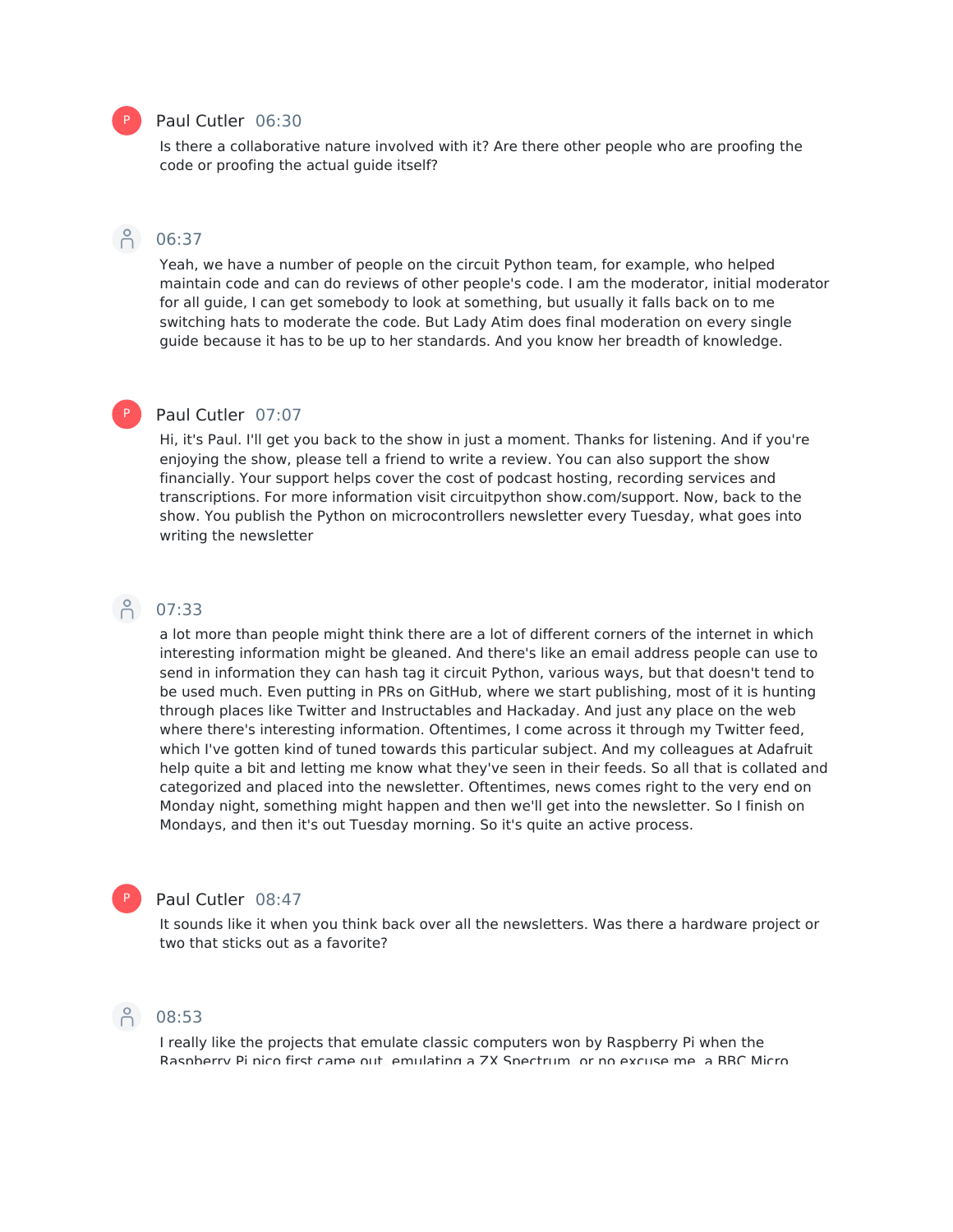Raspberry Pi pico first came out, emulating a ZX Spectrum, or no excuse me, a BBC Micro which was really interesting that you can get a \$4 microcontroller board to emulate a whole computer that cost you know, several 100 pounds back in the day and still do all the graphics and everything in that same vein. I'm a PC enthusiast, so anything that emulates classic PCs like IBM PC and that type of thing. I love those two, but also I really liked projects where people are making something for somebody else. In the last newsletter, there was a a box and on the front was a depiction of Durance gate from Lord of the Rings. And you had to do certain things to get it to wake up and then you had to say enter or not say friend and elvish and it actually listened to some somebody's voice and if it heard the right word, it would click open some solenoids and let you inside the box. And that's just brilliant. It's nice, it's finished, people really don't know that getting a circuit together is one thing. And getting all the software to work is another. And then finally packaging it up that third leg oftentimes is just a bridge too far. And when you see people really do it up nice. It's a great thing.

#### Paul Cutler 10:29 P

Speaking of retro check, when did you first get into computing and electronics,



it was in high school, I was able to take an electronics course and my sophomore year, again, all I really took to it. I mean, they really weren't teaching us digital electronics at the time, it was much more power electronics and lighting, lightbulbs and that type of thing. But I really liked it. And I thought I could do it do this for a very long time. So I took electronics, three years in high school. And my senior year, I also took computer programming, and it just kind of all made sense. So I was looking to go into college to continue that. And I didn't get into my first couple schools and I kind of had to think and then I got this brochure that said, Well, if you come to our school, and they go three years there, and then you can transfer to Cal Tech, which is the school I really wanted to go to for two years, then we'll both give you a degree and okay, that's an extra year paying, it's not so great that I mean, I actually get to do what I want to do. And that was that was cool. I was able to get a electrical engineering degree from Cal Tech. And that set me off.

### Paul Cutler 11:41

When you have the time do you have a retro tech project that you're working on or want to work on?

# $\beta$  11:45

P

I do. I mean, lately, I haven't had a lot of chance to be hooking up discrete electronics, but Adafruit has been working very heavily on floppy disk technology, which is really great. And people wonder why, you know, it's it's a dead thing. There are so many floppies. And I just didn't have my whole floor over here, filled with floppy disks that I have from back in the day. But how do you read them? There's a lot of interesting data and you want to preserve, say, I want to run an IBM emulator or IBM circuit. Eventually I'll need software on those disks, software I can use. How do you get that software onto maybe a flash drive or something to get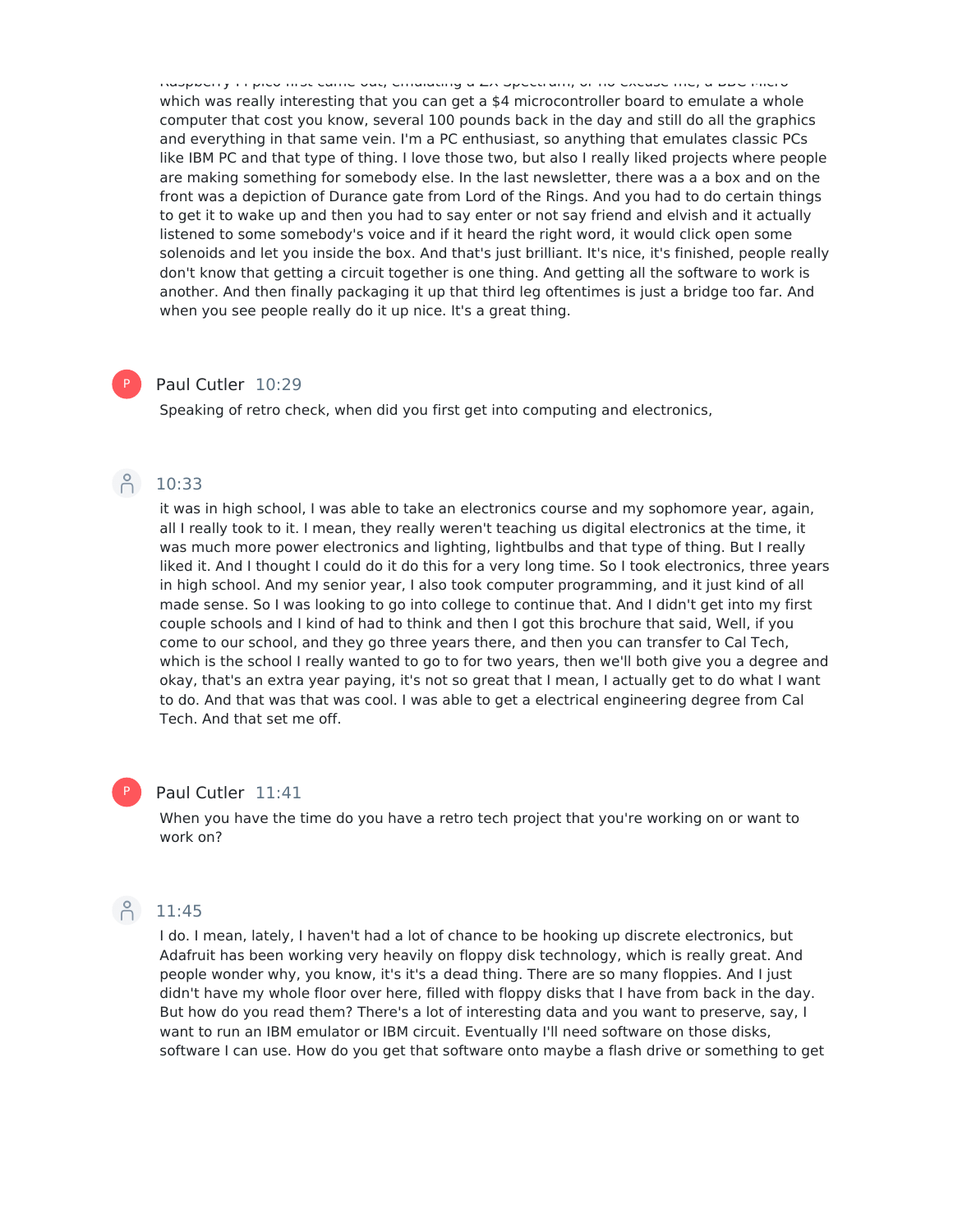into your emulator? That's a head scratcher. And I actually was trying to do all sorts of things a couple years ago to do that. But Adafruit has been working on the problem. And now they they're working on an interface board for a feather which hooks to a floppy drive. So I wanted to be able to work with very old computers like IBM PCs, and be able to transfer data like on this fast computer in front of me, there's this concept of a tweener computer. And that's what I've got going right here. So this is a Pentium three computer circa around the year 2000. And it's got windows 98 and Windows XP dual boot. Except it's not booting from hard drive. It's booting from a SD card. Right here, I've got floppy drives, I've got a little bit of the technology is upgraded. The CD DVD ROM is maybe from 2002 or later, it is a flat panel display gasp, I'm sorry, people. It's not CRT, but it is vintage and ZIP disk and external floppy. So I can do quite a bit of data archiving and playing around on a machine like that, which is not very easy with the modern motherboards and our computers are very old computers, I can use this to kind of talk the language of the very old computers, while still using, say the Internet to download maybe some other technology or to upload it to say Internet Archive.

#### Paul Cutler 14:04

We're almost out of time. But before we go, I have a segment called turn the tables where I've been asking all the questions now it's your turn to ask me a question.

### 14:12

P

Well, I believe this is your second season. You've interviewed a number of very interesting people. And it's wonderful. I love hearing these things. I'm sure you had some ideas on how this show would go. But now that you've got several under your belt, what surprised you about the show? I mean, technology people how things are used what caught your interest that you didn't know before.

#### P

#### Paul Cutler 14:37

There's two things that come to mind right away. The first is the guests. I think I've only had one person say no with a very valid reason. Everyone else has been totally opened up very on the show, especially before I even had an episode out so that was a huge surprise. I thought it would be harder. The second surprise which is also great and probably shouldn't surprise me as the community the number of comments and tweets I've got on Twitter and a couple of emails with encouraging statements I've just been wonderful to hear. And it really gives me encouragement to keep on going.

## 15:07

Well, I think you're broadcasting about a topic that a lot of people really like. That's one thing about Python, in general and circuit Python, in specific, is that it's built around a community and not necessarily just a technology, it's available for people. So there's so many online resources. There, there's a community of people that one can reach out to, it really is embracing what open source has wanted to do. And the simple fact that it is open source. So